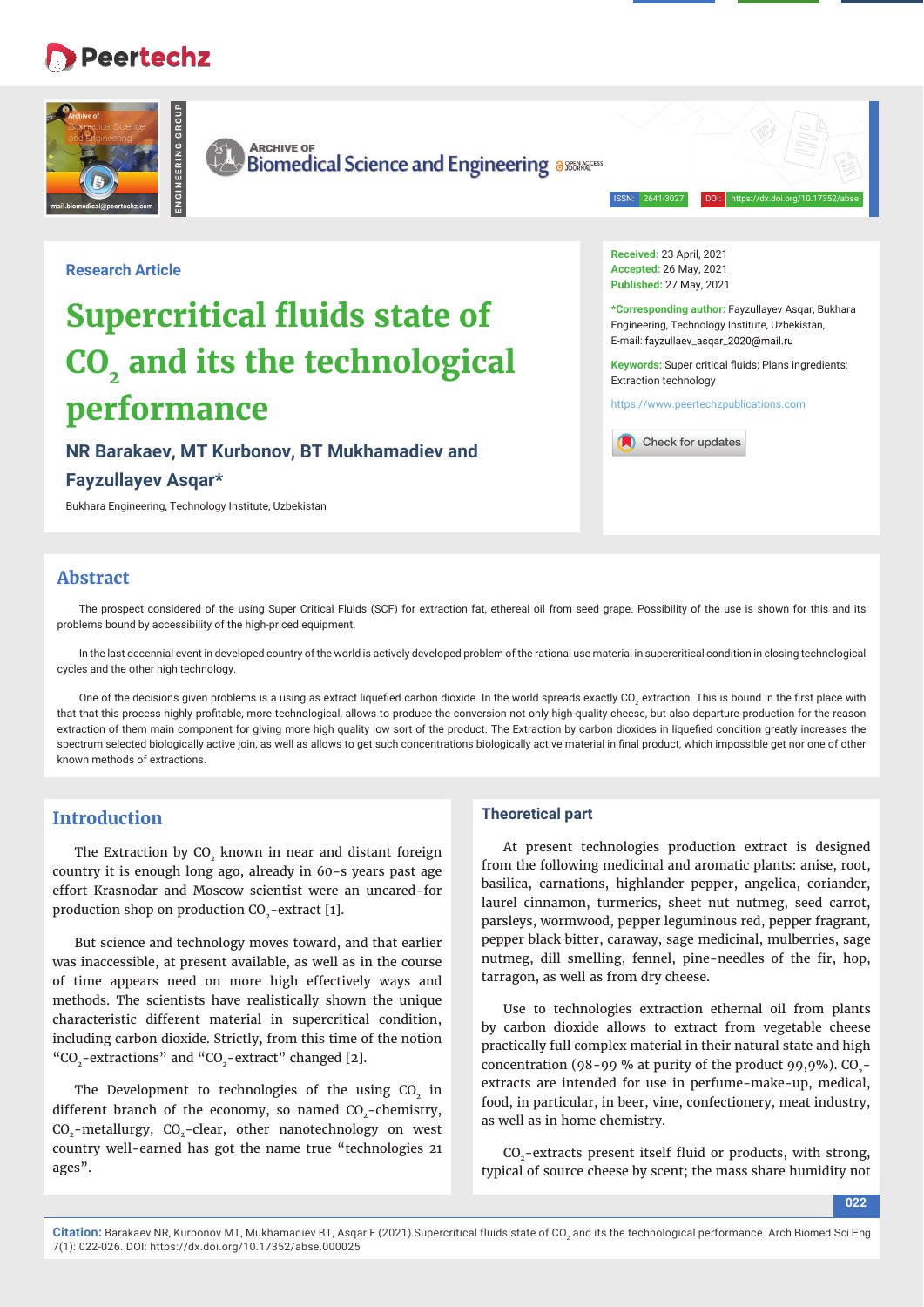more than 5%; completely open in butter, alcohol, acetic acid, not soluble in water, but form strong emulsion with her.

SC- CO<sub>2</sub> extracts present itself:

- a complex biologically active material (essential oils, terpens, fat acids, fenol containing join, vitamins, pigments, alkaloids and others) in its natural form, practically extract copies the source vegetable raw material moreover material are found in proportion characteristic source of raw materials;
- -have brightly expressed aromas and gustatory quality medicinal rubbed and dry of the same name spices;
- present ecological pure products;
- are not damaged vermin;
- unlike dry cheese microbiological not sterile and possess the bactericide and bacteriostatic characteristic that prolongs keeping the product;
- is not littered product to vital activity micro flora, does not contain the pesticides and herbicide;
- do not lose their own characteristic, aroma and taste in process of keeping;- are easy formed in compositions.

Use CO<sub>2</sub>-extract allows to exclude using dry spicy-aromatic material and enables to get the produced product to uniform consistency without mixing dry spices.

Effect from use  $CO<sub>2</sub>$ -extract in lieu thereof dry material increases in several times, decrease the expenses on transportation and keeping, appears the possibility to mechanize (automate) process addition extract to products.

Use CO<sub>2</sub>-extraction ethereal oil as softly timing, more laborconsuming and technologically quick way of the processing medicinal and spicy-aromatic vegetable cheese is a necessary condition of the reception natural ecological pure ethereal oil high quality. In they are saved natural correlation all component and, consequently, biochemical composition and physiological activity.

The raw material for reception CO<sub>2</sub>-extract is a different plants, spicy-aromatic products, secondary raw materials facility processing branches (the seed of grape, pits fruit, fruit and beverage), products animal origins.

The particularities of the structure vegetable cheese our region, fruit pit and other care departure, expect the development technological mode to extractions with using the fluid carbon dioxide, kinetics and speakers of the process to extractions, as well as effect factor such as differences pit and grain, their amounts, the temperature of the processing, mixture of the organic solvents with liquefied gas on output and quality of the got product.

The modern requirements of food industry - a reinforcement of the checking for undesirable remainder in food-stuffs (the pesticides, heavy metals and others.).These

afford will hereinafter extend to many technological processes in food technology, including extraction gustatory (aromatic and biologically active material). In this connection of no small importance importance has an assesment to extractions of the natural products.

Last production of the different spices is introduced in our country as local, so and tropical origin. However existing way to use the spices in natural type are not deprived such defect, as low utilization ratio aromatic and gustatory material and high bacterial content spices, causing premature product damage, particularly not subjected to sterilizations. Consequently, scientific development to new technology and using natural aromatics in the form of extract has a prospect. For minimization of the competitions synthetic material alternative technology to extractions must be designed as more efficient. Such technology is an extraction liquefied gas in different their condition - fluid and compressed  $[1-5]$ .

#### **Results and discusion**

Such gases attract attention as perspective extraction, which efficient using is connected with their characteristic:

- 1. The varied type liquefied gas and their mixtures between itself and with other organic solvent, as well as possibility of conduct to extractions under thermodynamic condition before - and supercritical allows to change selectivity of the process, obtaining receptions extract with necessary characteristic and composition.
- 2. The low temperature of the boiling, high volatility liquefied gas allows to realize the distillation micelles in soft warm-up condition that provides the reception high-quality extract (flying material are saved) from other oil aromatics and medicinal products.
- 3. Many liquefied gases possess the characteristic in inhibiter flame and possible on base of their additives in the main hydrocarbon solvents, applicable in other oil aromatics and fats to technologies, provide save extraction.
- 4. Indeed all liquefied gases possess the characteristic to form with water crystal hydrates and this can be used for concentration and peelings water solution in system of the extractions.
- 5. High inside energy, small viscosity and hiding heat of the evaporation allow to build efficient in energy attitude of the scheme to extractions.
- 6. The high partial pressure liquefied gas can be used for change structured characteristic capillary-cell vegetable material up to their pulverizing that it is important in connection with improvement of the processes of preparation material to extractions.

The  $CO<sub>2</sub>$  - net, non-explosive, not flaring up, nontoxic solvent. Besides, energy expenses, connected with new process of the extractions lower, on traditional method.

**023**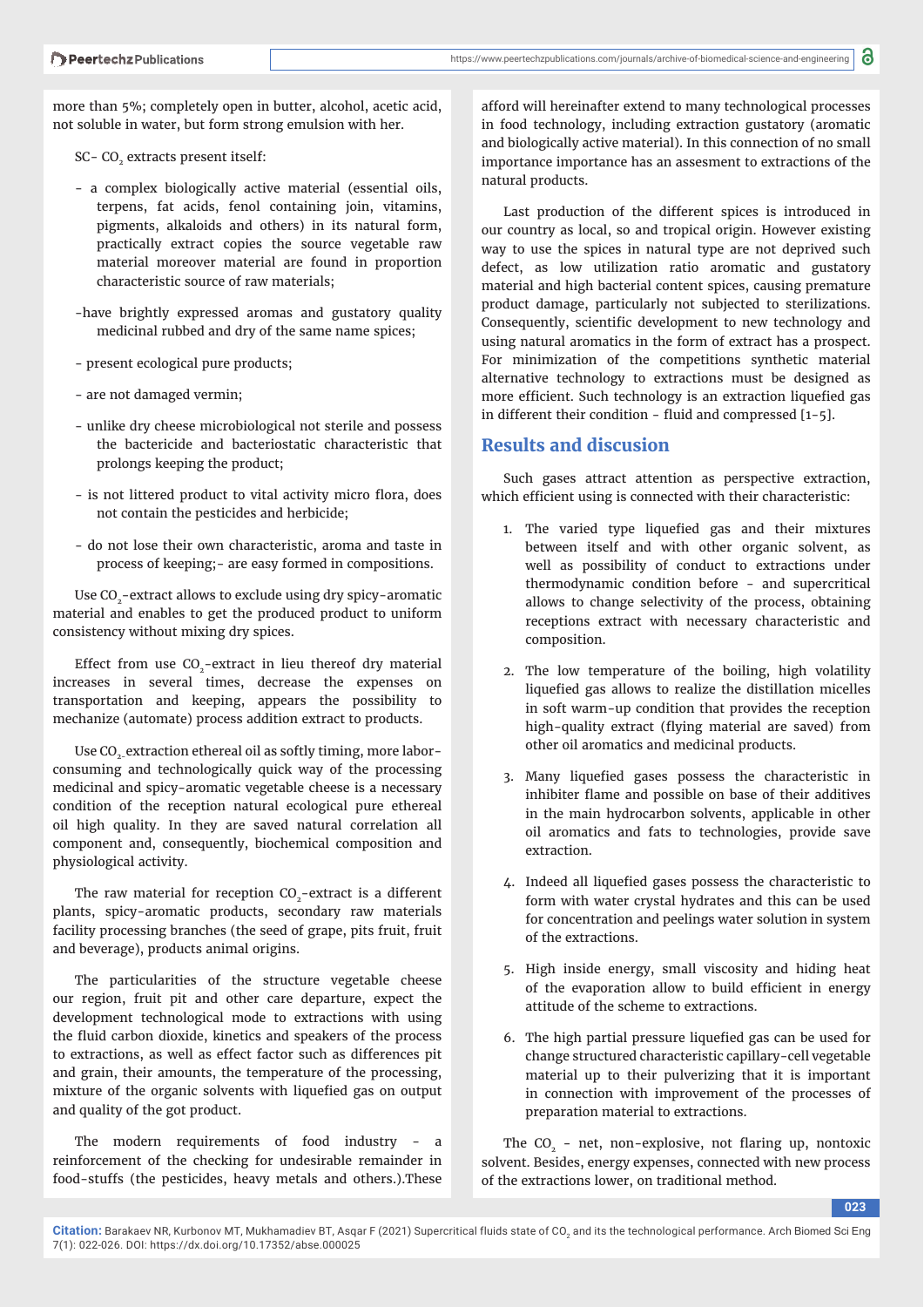The Extraction liquefied gas in before up critical and supercritical area will always be more economical, than extraction by traditional methods if target components have high value (for instance, for local cheese extraction lipids from grape pit, extraction aromatic and gustatory material of the spices etc.), as well as at association many steps process in one.

From large number of the possible using  $CO<sub>2</sub>$  - an extraction in food industry after studies and check shall note following mastered and perspective directions.

- 1. The aromas and extracts (the fruit aromas,  $\alpha$  an acids from grape pit).
- 2. The extracts of the spices.
- 3. Lecitine.
- 4. Refination fat.
- 5. Vegetable butters and fat.
- 6. Non oil proteins and potato chips.
- 7. Natural dying material (the red pepper).
- 8. Antioxidants.
- 9. The lover of the alcohol in drink (or extraction of the alcohol from water solution).

Exists the raw an obstacle to spreading of this technologies in industry;

- 1. The Expenses given technologies all else high and problems of the increase the scale in carrying from separate significant using to full scale significant.
- 2. At present process marketed as periodic and thereby does not approach to many modern continuously acting production. In this connection understandable longing to create continuously - acting technology. This is perfect potential spreading new extraction of technologies.

The Extraction gas before - and over critical condition gives industry new technology and possibility to get the new valuable products. Certainly that continuing development will enlarge capacity now existing equipment, but creation continuously acting equipment will allow to increase their industrial using. The Best understanding the process necessary both on theoretical, and on practical level that this technology could benefit for development of food industry.

The bases choice to new technology to extractions gas are:

- 1. Division by traditional methods impossible or expensive or unsatisfactory.
- 2. At least once one of the characteristic (better if more) liquefied and compressed gas solves a problem.
- 3. Value got target product justifies the economic expenses.

The most important is a last criterion. No estimations of the standard expenses on extraction gas in liquefied and compressed condition and each using must be evaluated individually. Under greater economic expenses choice application to extractions under pressure is limited by special events, in which one or more characteristic given process solves a problem.

At choice extract ants for spicy-aromatic, the ether oil and medicinal vegetable cheese follow the requirements, presented to industrial solvent and reducing to the following basically:

- 1. High selectivity and sufficient dissolving ability.
- 2. Chemical no differentiability to extracted material and technological equipment.
- 3. The Absence after evaporation stranger spare and bad for person material in aim product.
- 4. The Uniform stable composition, constant and besides low temperature of the boiling, the least heat capacity, heat of the evaporation and viscosity.
- 5. No fire and absence explosive mixture with air.
- 6. The Absence of the colloidal systems and hydrofobility.
- 7. Colorlessness.
- 8. Safety for servicing personnel.
- 9. The cheap and accessibility the most efficient way receptions vegetable extract with using as extract ants of the flying solvents, in the first place, food fluid CO<sub>2</sub> [1-6], representing itself colorless liquid without scent, warm-up range of the using fluid CO<sub>2</sub> much expansive and allows to extract both in plus, and in minus to temperature. The low critical temperature and small importance of the hidden heat of the evaporation allow to lead the extraction with fluid CO<sub>2</sub> with small specific expenses of the heat.

The extraction and evaporation of the solvent under low temperature (before  $50^{\circ}$ C) can not only to extract the essential oils, saving aroma source cheese, but also biologically active components in active condition  $[2]$ . Fluid CO<sub>2</sub> does not support vital activity a microorganism and mildews that allows to get the sterile products when use cheese even, milling microorganism fluid CO<sub>2</sub> thermal firm under usual temperature, chemical inert. The extraction in ambience fluid CO<sub>2</sub> excludes completely oxidation to account of the absence to aerations. The branch of the solvent from extract possible or reduction of the pressure or heating, translating fluid CO<sub>2</sub> in gaseous condition, herewith stands out  $CO<sub>2</sub>$  - an extracts.

Variation main parameter to extractions - a temperature, pressures, length, nature and degree dispersion extracted material - allows to get the product of the necessary composition [6].

Using fluid CO2, aside from technological advantage, as solvent economic reasonable since she is cheap and available flying solvent  $[7-13]$ .

**024**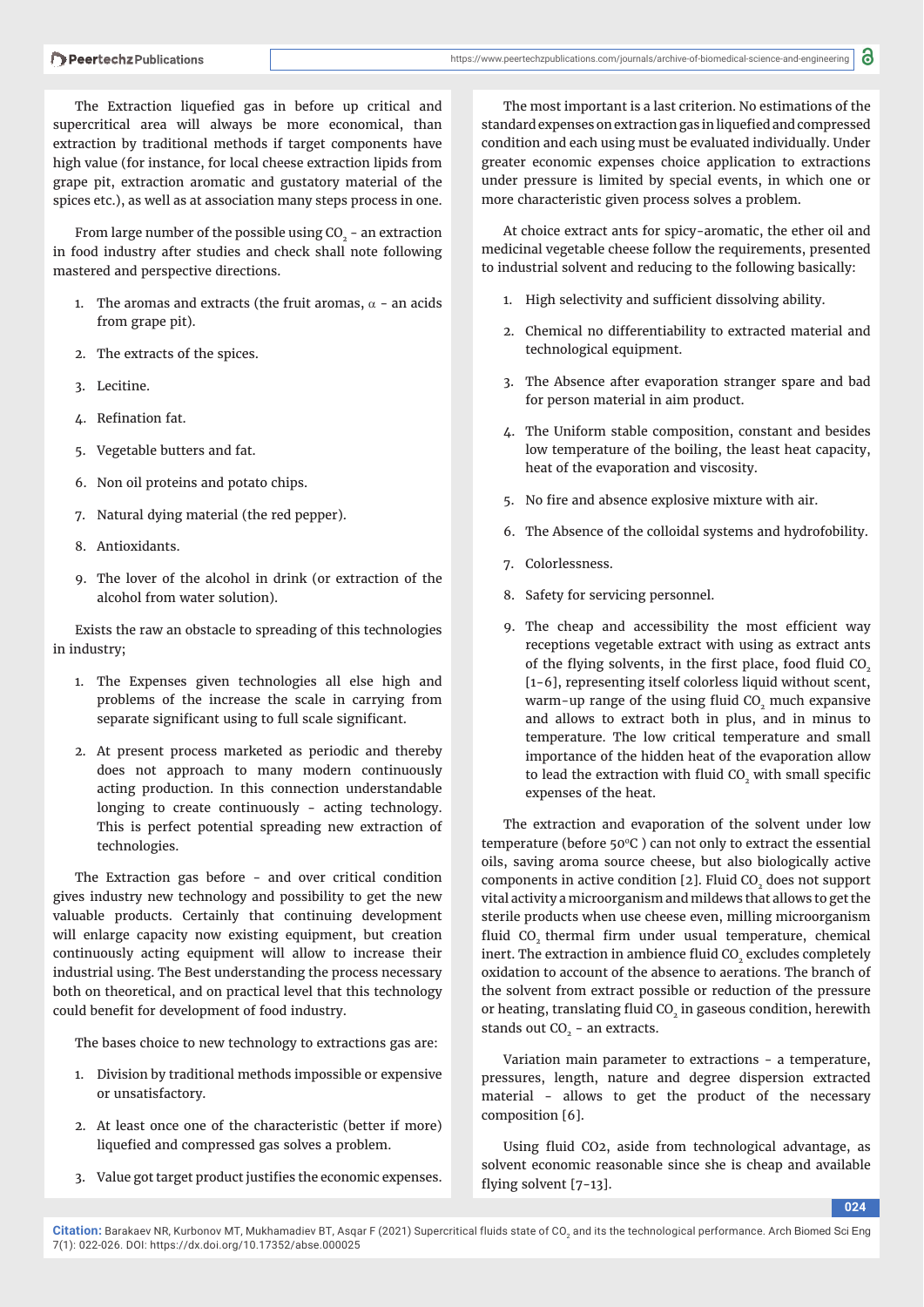For extraction vegetable cheese  $CO<sub>2</sub>$  is used in the following conditions [13].

- 1. Fluid, before critical,
- 2. Critical,
- 3. Fluid supercritical,
- 4. Gaseous supercritical (before critical),

On the grounds of considered material on  $CO<sub>2</sub>$  - an extractions possible to do the following findings.

- 1. "Scientific direction"  $CO<sub>2</sub>$  an extraction" is perspective and intensive developing. Particularly perspective and intensive develops over critical extraction by carbon dioxide.
- 2. Technology of the reception  $CO<sub>2</sub>$  an extract is designed for broad circle vegetable material, however, technology is not it is enough made, the main difficulty for spreading of technologies over critical extraction by carbon dioxide is need of the making the equipment on high pressure, which must be safely used, with required by capacity and acceptable energy requires. At development extraction installation is not spared attention to accessory and is not considered functioning the installation as systems.
- 3. The most wide-spread is a problem to extractions varied oil containing material, which under usual mode over critical extraction by carbon dioxide require using the pressures at a rate of  $40-50$  MPA and more.
- 4. The study of the kinetics of extractions before and supercritical CO<sub>2</sub> were executed in laboratory condition herewith it is not enough are taken into account particularities of the large installation, connected with longitudes mixing phases of the solvent in layer extracted material.
- 5. The known different offers on determination diffusion and equilibrium characteristic for supercritical systems, however accuracy their low for fatty mixtures. The studies on mass exchange in supercritical condition it is not enough and they are absent for membrane to extractions. This study used a supercritical (SK) of CO<sub>2</sub>-extraction to extract glycyrrhizic acid (GA) from the licorice root. To do this, define the conditions (preliminary experiments) of the extraction process, namely, the temperature, pressure and fluid flow SK (CO<sub>2</sub>). Given that this process is multifactorial, the method RSM-response surface methodology and CCRD-central composite rotatable design used to determine the optimum operating conditions of the process. The effectiveness of the established SC-CO<sub>2</sub> extraction conditions, expressed GA content in the extracts as compared with a yield of GA produced by the conventional extraction method, when applied  $SC$ - $CO<sub>2</sub>$ modified polar co-solvent (ethanol).

In describing the GA yield predictions using appropriately combined with RSM CCRD(response surface metodology), we found that the yield of GA mainly depends on the pressure and quantity of SC-CO<sub>2</sub> used for extraction. It turned out that there is a significant relationship for the linear and quadratic terms of the relationship between the output of the GA and these parameters. Noticeable interaction between the three process parameters (pressure, SC-CO<sub>2</sub> temperature and flow rate) was observed.

Licorice root is subjected to moisture-heat pre-treatment. Cooked thereafter pitch used as a raw material for the extraction of GA by SC-CO<sub>2</sub> extraction. Initial studies for a wide spectrum of  $SC-CO<sub>2</sub>$  density value (780–890 kg/m<sup>3</sup>) indicates that it is possible to set optimum operating conditions for the GA separation.

According to RSM-analysis of the optimal process conditions: 14.6 KPa, 33.5  $\degree$  and 21.88 g CO<sub>2</sub>/g.d.m. CO<sub>2</sub> consumption for the extraction of GA from licorice using SC-CO<sub>2</sub>. SC-CO<sub>2</sub> density calculated for the optimum pressure and temperature equal to 885 kg/m<sup>3</sup>, which was found as a result of a preliminary analysis of the correlation between the output of the GA and CO<sub>2</sub> density. The maximum yield of GA is equal to 0.158 g of 1 g of dried material (about 15% of extract) with  $SC$ - $CO<sub>2</sub>$  density equal 863 kg/m<sup>3</sup>.

Preliminary tests performed at condition resulting in SC-CO<sub>2</sub> density ranging from 780 to 890 kg/m<sup>3</sup> indicated that at some pressure, temperature as well as consumption of supercritical fluids the optimal working conditions for glycirhizin acid isolation could be determined. For thus purpose the following range of working conditions of SK-CO<sub>2</sub> were tested by using Central Composite Rotatable Design (CCRD) and Response Surface Methodology (RSM): pressure from 16 to  $34$  KPa, temperature from 20 $\degree$  to 40 $\degree$  and consumption of SC-CO<sub>2</sub> from 10 to 26 *g*CO<sub>2</sub>/*gd.m.* The results of this investigation indicated that maximum yield G.A. 158 mg from 1 g materials on dry basis (about 15% of total extract) at 14.6 KPa, 33.5  $^{\circ}$  and 21.88 *g*CO<sub>2</sub>/*gd.m.* could be obtained [14-16].

#### **Conclusion**

In accordance with considered and made conclusion possible to mark the main trends of the improvement of the process of extractions by carbon dioxide in food industry:

- 1. Develop the theoretical bases processes to extractions by carbon dioxide lay extracted material and develop the mathematical model, conduct modeling of the process of extractions.
- 2. Conduct the theoretical analysis and develop the mathematical model of the process of liquid extraction in new designed device.
- 3. Conduct the basic researches and value the parameters of the processes to extractions oil containing material on solubility and diffusions component, deleted under extraction clear vegetable oil and create the mathematical model of the process of division mixture threegclglicerates and fat acids.

**025**

Citation: Barakaev NR, Kurbonov MT, Mukhamadiev BT, Asqar F (2021) Supercritical fluids state of CO<sub>2</sub> and its the technological performance. Arch Biomed Sci Eng 7(1): 022-026. DOI: https://dx.doi.org/10.17352/abse.000025